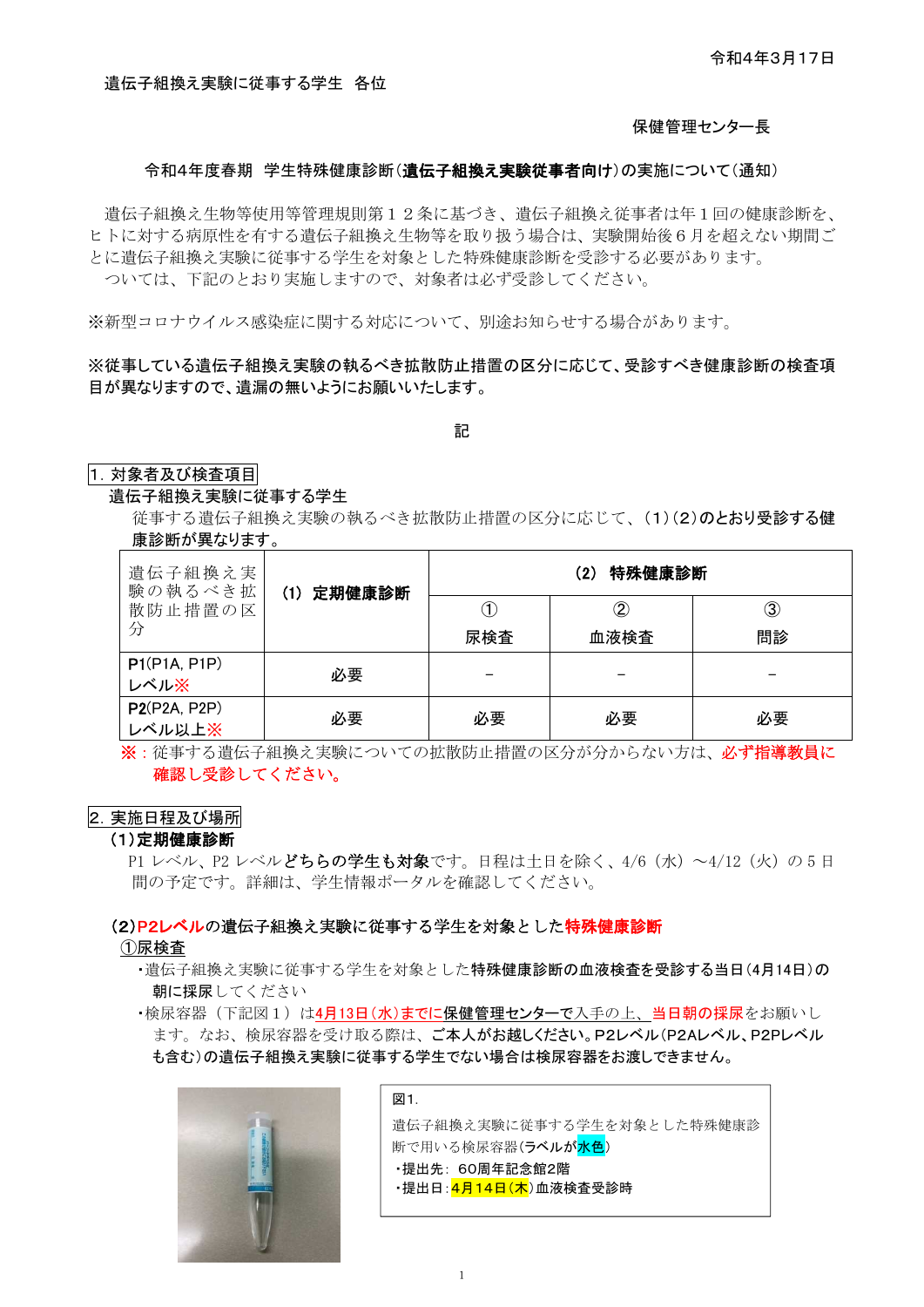②血液検査(検尿容器の持参)【場所: 60周年記念館2階】

|             | 時間                |  |
|-------------|-------------------|--|
| л<br>Е<br>л | <u>\∙00∼10∙50</u> |  |

※新型コロナウイルス感染症対策のため、日時を設定しています。上記の日時に受診できない 際は、4/14(木) 11:00~11:30、13:00~15:30、4/15(金) 10:00~11:30、13:00~15:30の時間 帯に、受付にて、遺伝子組換え実験従事者(P2)であることを申し出て受診してください。

### ③問診

### (1) 問診票の提出 【Webによる提出】

・ポートフォリオシステムにアクセスし、指定の問診票を提出してください。

| 美她期间                               | 備考                  |
|------------------------------------|---------------------|
| 4 月 14 日(木)9∶00 ~ 4 月 20 日(水)23∶59 | 提出方法は3ページを参照してください。 |

### (2) 医師による問診 【場所:保健管理センター】

・医師による問診は、血液検査・尿検査で異常のある者、及び問診票に所見がある者が対象とな ります。対象者には、保健管理センターから別途メールにて連絡します。

# 3.注意事項

- · 遺伝子組換え実験(P2レベルの遺伝子組換え実験)に従事する学生を対象とした特殊健康診断は、 「血液検査・尿検査」と「問診」の2段階に分けて実施します。対象者は、必ず血液検査・尿検査と問 診の両方を受診してください。
- ・血液検査・尿検査の際には学生証を必ず持参してください。
- ・学生番号欄は必ず正確に記入してください。学生番号が誤っていた場合、特殊健康診断を受診したもの とみなされません。
- ・血液検査・尿検査、問診を指定日時に受診できない場合は、必ず事前に保健管理センターまで問い合わ せてください。(連絡が無く直接センターに来られても対応はいたしかねます。) 特に、血液検査・尿検査を受診できなかった場合は、個人負担により、外部医療機関で受診いただくこ とになりますので、ご注意ください。
- ・医師による問診は事前予約制としております。予約せずに問診の受診に来られた場合や、予約をしてい た日時以外に受診に来られた場合は、予約されている方を優先いたしますので、長時間お待ちいただく 場合があります。
- ・血液検査・検尿容器の持参及び医師による問診受診の際は、所定の時間に合わせて来所するようお願い します。
- ・保健管理センター内には体調不良者が安静をとる休養室や同一建物内にカウンセリングルームがあるた め、また、新型コロナウイルス感染予防の観点からもセンター内では私語厳禁でお願いします。
- ・診断結果が判明する時期は5月下旬から6月上旬頃になります。実験の日程等の関係で、急ぎで診断結果 が必要な方には、別途対応しますので、4月11日(月)までに、研究推進・産学連携課総務係まで連絡 をお願いします。
- ・その他、不明な点があれば、事前に、下記にお問い合わせください。

### 【日程・予約フォーム・当日の詳細について】 【急ぎで診断結果が必要な場合】

# 保健管理センター インター インファイン アンクロン 研究推進・産学連携課総務係 Tel: 075-724-7173 Tel: 075-724-7038 Mail: health\_care@jim.kit.ac.jp Mail: ken-apply@jim.kit.ac.jp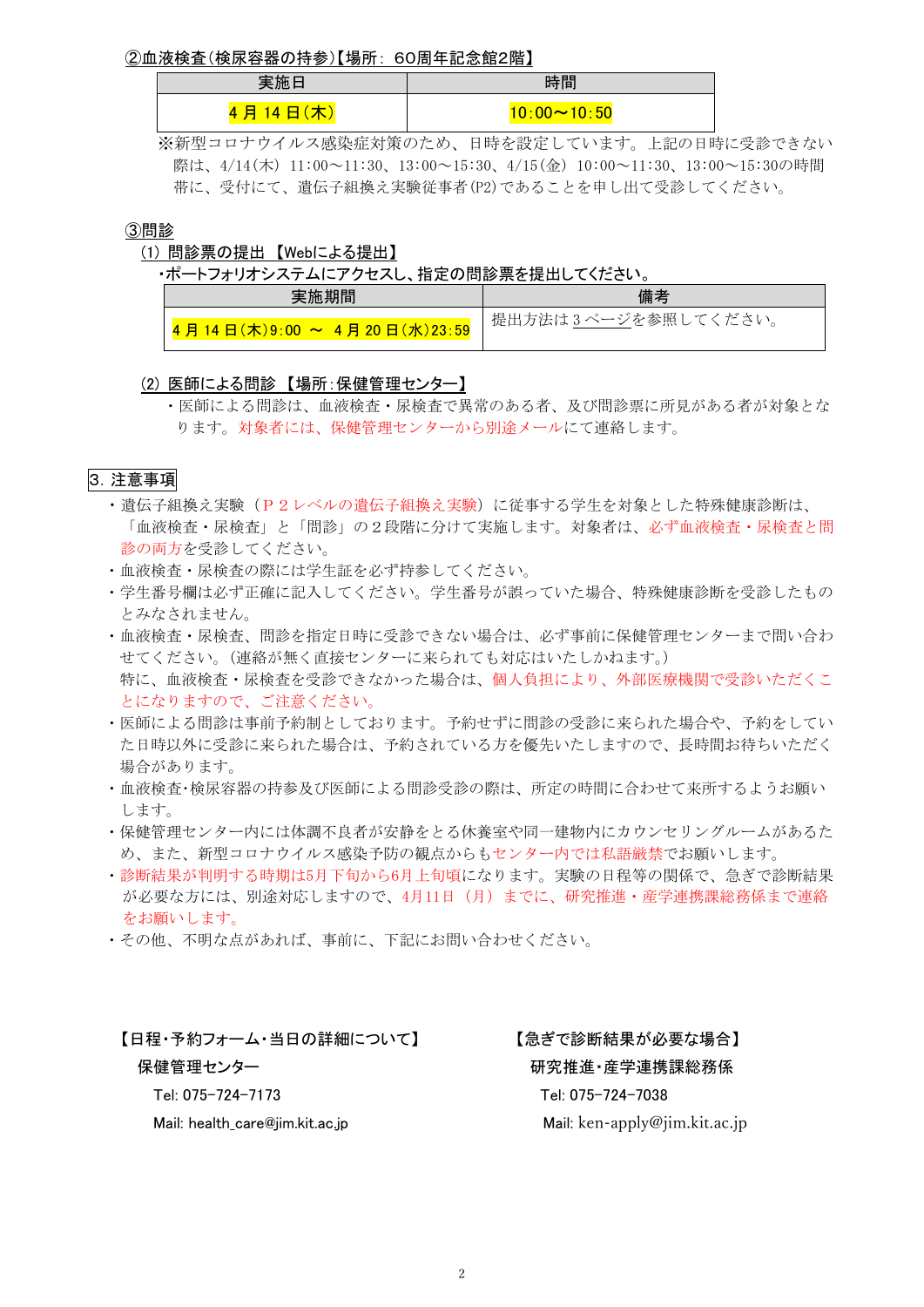# 特殊健康診断 問診の方法(全員)

# 受付期間 2022 年 4 月 14 日(木) 9:00~4 月 20 日(水) 23:59

- ① ポートフォリオシステム
- ② URL https://portal.student.kit.ac.jp/ead/?c=questionnaire\_reply&qid=4561 に アクセスする。
- ③ 全ての項目に回答したら「回答する」ボタンを押す。

### 【注意事項】

・入力を行う際には間違いのないよう回答してください。

・回答期間内は、修正していただくことは可能ですが期限を過ぎると修正できなくなりますので注意してく ださい。

・実験内容などを回答する際に分からない箇所があれば、必ず担当教員に確認してください。

(お問い合わせ)

保健管理センター TEL:075-724-7173 e-mail:health care@jim.kit.ac.jp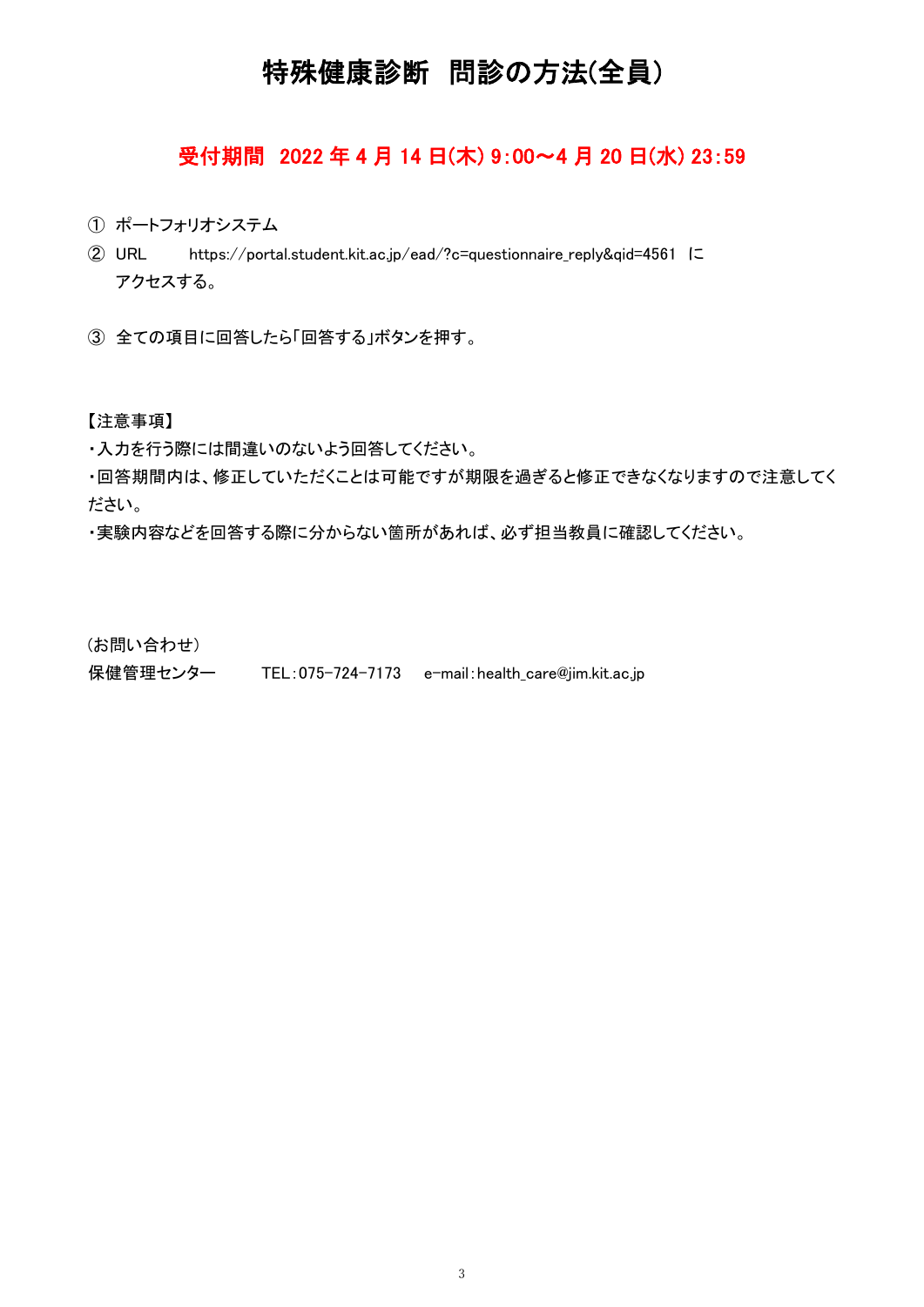To Students working with genetically modified organisms

Director of the Health Care Service Center

[NOTIFICATION] Implementation of Special Medical Examination for KIT Students conducting genetic modification experiments in the AY 2022 Spring Semester

This semester's special medical examination will be carried out as described below. The examination is mandatory for KIT students conducting genetic modification experiments. Note: We may inform you of additional information regarding novel coronavirus infection.

**Note that the examinations differ by genetically modified organism ﴾GMO﴿ spread prevention level.**

1. Eligible persons

# **Students who use genetically modified organisms**

Measures to prevent the spread of genetically modified organisms: 'P1 level' or 'P2 level' persons should undergo different examinations. (as below) If you do not know if you are 'P1 level' or 'P2 level', be sure to **check with your supervisor.**

﴾1﴿ Students engaged in genetic recombination experiments at **P1 level** ﴾including P1A level and P1P level)

Refer to '2. Dates and locations (1)'

(2) Students engaged in genetic recombination experiments at **P2 level** (including P2A and P2P levels) Refer to both '2. Dates and locations  $(1)'$  and '2. Dates and locations  $(2)'$  Special medical examination (blood test, urine test, medical doctor's appointment) for students engaged in P2 level genetic recombination experiments.

# 2. Dates and location

# (1) **Regular medical examination for students**

Check the Student Information Portal at for another notifications on this exam.

- (2) Special medical examination for students engaged in **P2 level** genetic recombination experiments.
	- ① Urine test

Collect urine on the morning of the day you will have the blood test (April 14th). Urine sample containers (Figure 1 below) are available at the Health Care Service Center, so be sure to obtain one by April 13th (Wed), and collect urine on the morning of the examination day. Please come in person to receive a urine sample container. If you are not a student engaged in genetic recombination experiments at P2 level (either P2A or P2P level), you will not be able to receive a test kits.



At left: a urine sample container for the **special** medical examination for students engaged in genetic recombination experiments (light blue label) ) Submit to: 2nd floor, 60th Anniversary Hall on April 14 (Thu) at the time specified for your program or affiliation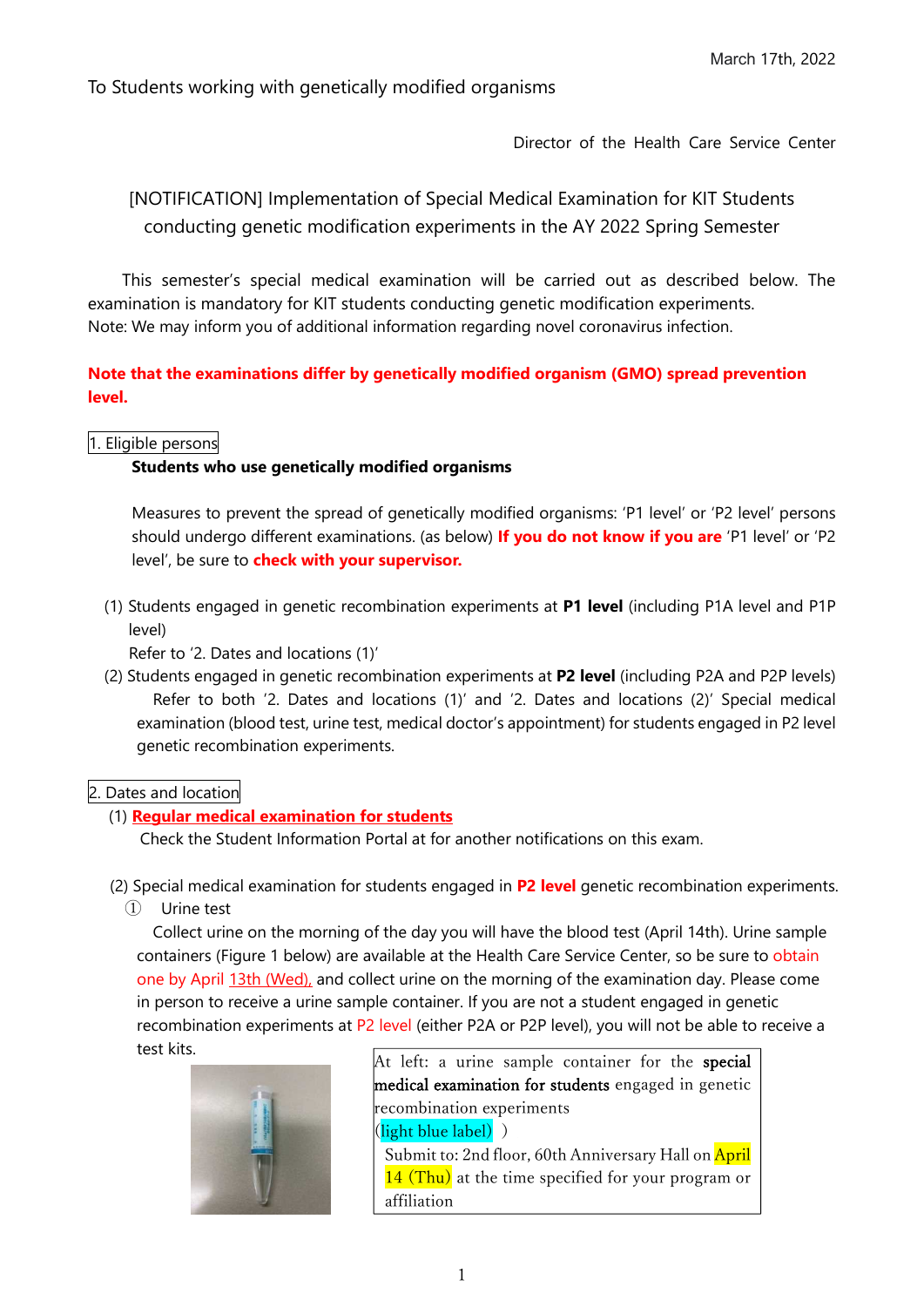② Bring your urine sample and have a blood test on the 2nd floor of the 60th Anniversary Hall.

| Date of implementation | <b>Ime</b>         |  |
|------------------------|--------------------|--|
| April 14th (Thu)       | $10:00 \sim 10:50$ |  |

Note: Dates and times have been set to prevent the spread of new coronavirus infections. If you are unable to come on the above date and time, please come on April 14 (Thu) 10:00- 11:30, 13:00-15:30 or April 15 (Fri) 10:00-11:30, 13:00-15:30. In that case, please inform the receptionist that you are at the P2 level

③ Doctor's appointment

(i) Submission of questionnaire [Submission by web (Portfolio system)]

Access the Portfolio system and submit the designated questionnaire.

| <b>Implementation Periods</b>                             | Description                                                                                                              |
|-----------------------------------------------------------|--------------------------------------------------------------------------------------------------------------------------|
| April 14th $(Thu) 9:00 ~\sim$ April 20th<br>(Wed) $23:59$ | Refer to "Special Health Exam Web Doctor's<br>appointment Method" on page 3 of this notice for<br>the submission method. |

# (ii) Doctor's appointment with a doctor [Location: Health Care Service Center]

Doctor appointments are for persons with blood and urine test abnormalities, and those who were told to have one. Target persons will be contacted by e-mail at a later date by the Health Care Service Center.

# 3. Things to keep in mind

- $\cdot$  Special medical examinations for students engaged in genetic recombination experiments (P2 level) are conducted in two stages: blood test, urine test and doctor's appointment. The subject must receive a blood test, urine test, and doctor appointment.
- ・Be sure to bring your student ID card when you have the blood test, urine test.
- ・Be sure to fill in the student number column accurately. If the student number is incorrect, you will not be considered to have had a special physical examination.
- ・If you are unable to have the blood test, urine test or doctor's appointment on the designated date and time, contact Health Care Service Center in advance. (If you come directly to the Health Care Service Center without contacting us first, we will not be able to assist you.) If you are unable to have the blood test or urine test at KIT, you will be required to visit an external medical institution at your own expense.
- ・Appointments to speak with doctors must be made in advance. If you come to see a doctor without an appointment, or on a date and time other than that of your appointment, we will give priority to persons with appointments, so you may have to wait for a long time.
- ・When you come to have a blood test and bring your urine test container, and see the doctor, be sure to come at your appointment time.
- ・The Health Care Service Center, strictly prohibits talking among waiting persons.
- ・The diagnosis results will be available from late May to early June. If you need a diagnosis in a hurry due to the schedule of the experiment, contact the Research Promotion and Collaboration Office by the morning of April 11th (Mon).
- ・If you have any other questions, contact us (below) in advance.

|                                             | [If you need diagnostic results in a hurry] [About the schedule, appointment form, details of the day] |
|---------------------------------------------|--------------------------------------------------------------------------------------------------------|
| Research Promotion and Collaboration Office | Health Care Service Cente                                                                              |
| Tel: 075-724-7038                           | Tel: 075-724-7173                                                                                      |
| ken-apply@jim.kit.ac.jp                     | health_care@jim.kit.ac.jp                                                                              |